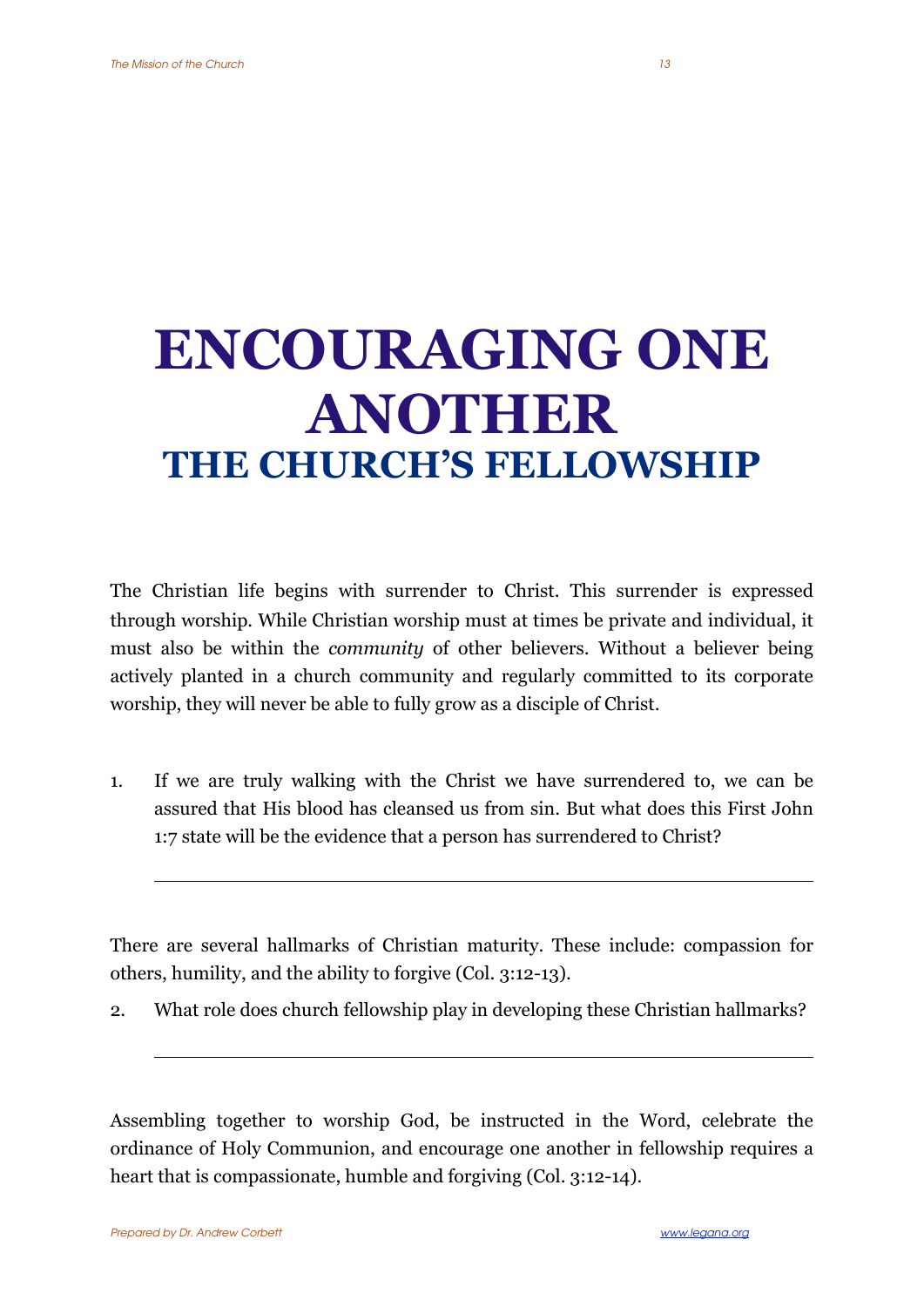- 3. Which requires more humility? To encourage or be encouraged?
- 4. Who do think needs the most encouragement in a church?
- 5. Based on Hebrews 10:25, how are believers told to fellowship?

## **What Is Fellowship?**

Fellowship is not merely *socialising*. Biblical fellowship is spending time with others for the purpose of strengthening their commitment to Christ. The Bible presents Christian fellowship as 'triangular' (a believer connected to another believer *through* Christ) (1Jn. 1:3).

- 6. In Acts 2:42 what are some of the things associated with Christian fellowship?
- 7. What does Galatians 2:9 tell us about how seriously the Early Church regarded fellowship?
- 8. Read Romans 12:9-21. Which of these New Testament instructions relate particularly to Christian fellowship and why?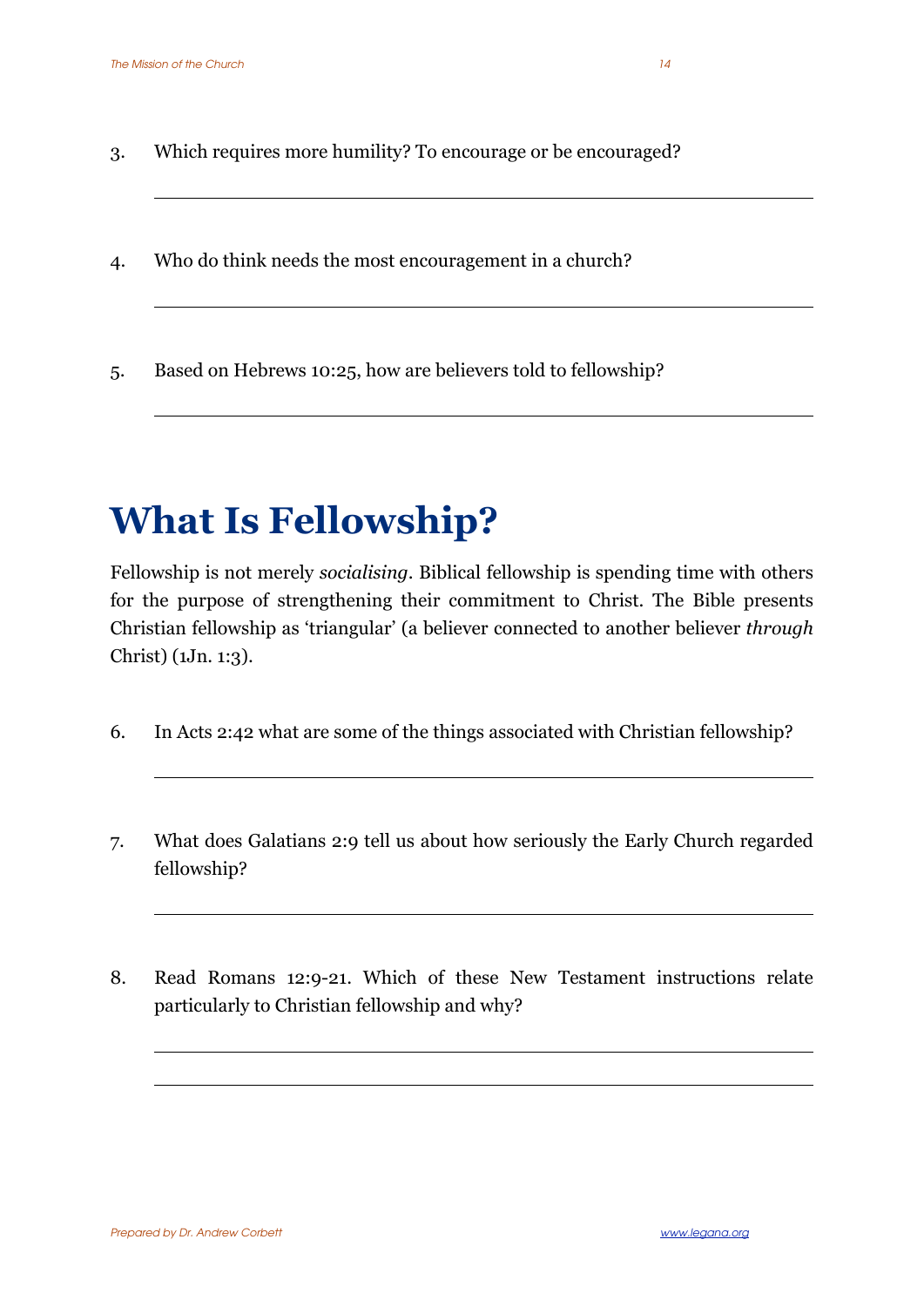## **Discipline As An Aspect of Fellowship**

Christian fellowship requires *encouragement*. But this kind of encouragement is not merely telling someone how well they have done, or how much they are appreciated, it is encouraging another believer to glorify Christ (1Thess. 5:11). However, they are times, when urging a brother or sister in Christ to be fully devoted to Christ means that you may have to *admonish* ("gently reprove and caution") them. This is the instruction in Colossians 3:16.

To be a disciple of Christ requires connection with a church community where discipline will be gently and lovingly ministered. But for some Christians who have not yet fully surrendered to Christ the process of discipline is most unwelcome. For some of these undisciplined would-be followers of Christ, correction / admonishing / exhorting / rebuking / reproving - is received as an attack. When it happens to these folks they often feel 'hurt' and will usually leave that church highly critical about how they have been so hurt by the church. To be sure, there are occasions when church leaders can be harmful, but generally church leaders who are committed to discipling will have the 'hurt' of their admonishing misinterpreted as 'harm'.

9. How could First Timothy 5:19-20 be applied without someone feeling harmed? Discuss.

Church leaders are required to be able to *rebuke* (Titus 1:9). This takes courage and humility. But the health of a church's fellowship is not measured by how much those in the congregation like each other - it is measured by how much a church conforms its fellowship to the New Testament's teaching about it.

10. What do you think would be the mood of a church fellowship where First Thessalonians 2:12 was applied to it?